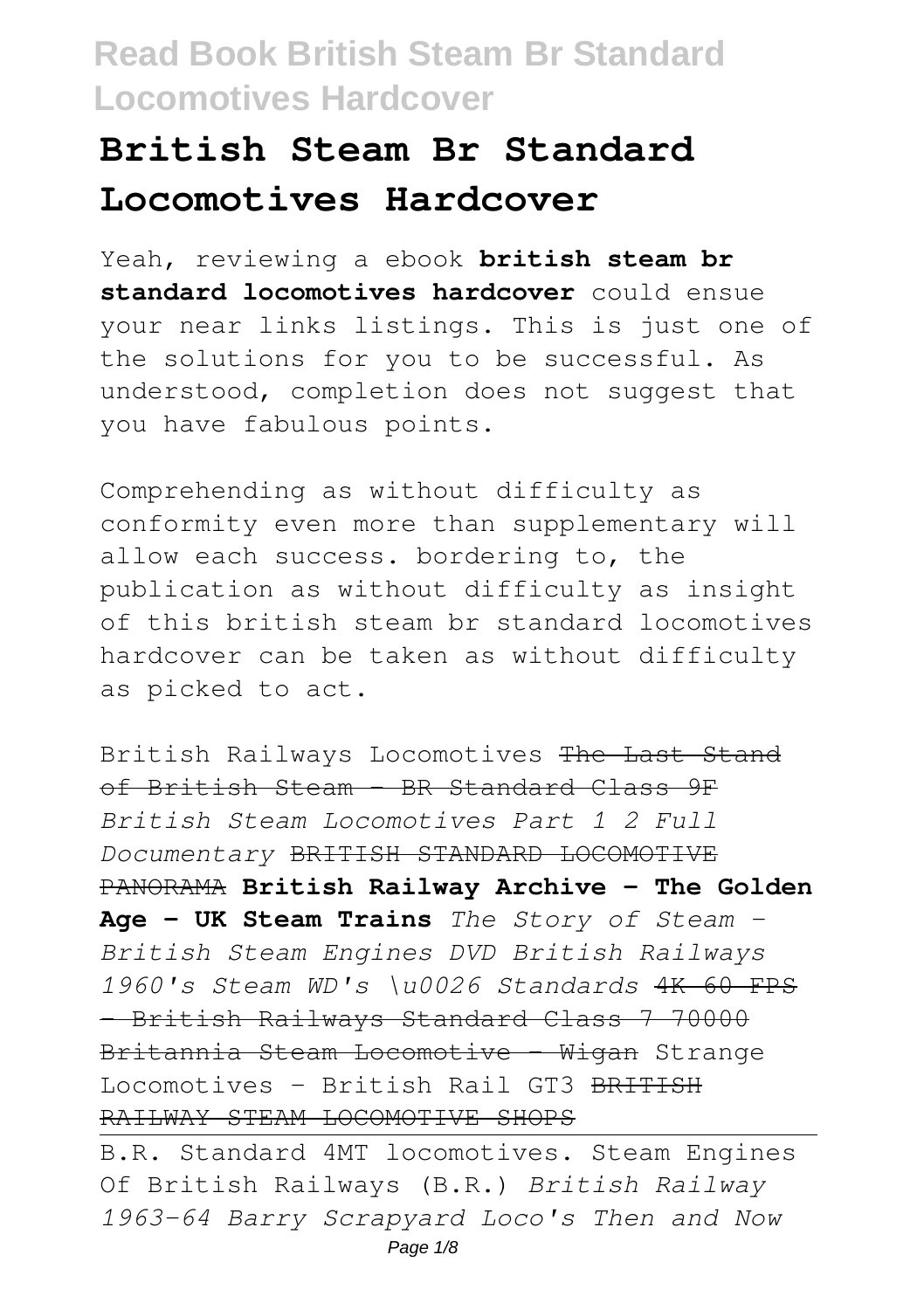BR 9F 92203 'Black Prince' pulls a 1000+ tonne ballast train The Nations Railway: The Golden Age of British Rail (HD) **Strange Locomotives - Bulleid Southern Railway Leader Class Steam Locomotive Steam Locomotives At Speed !!** *Vintage Rail Film: Working On Steam Railways (1939)*

\"And Then There Was One\" - Full Documentary [OFFICIAL]Britain's Railways : The Golden Age Of The Big Four 1920 1939 - Railway History A Day in the Life of a Steam Locomotive

Fireman.The Best of British Steam Trains 2019

Audicord British Railways Standard Locomotives - 9F, Standard 4, Britannia 1960s sound recordings*STEAM LOCOS IN PROFILE: Chris' TOP 10 Standard Gauge British Steam Locomotives Scrapping the Old Iron Horses: Train Graveyards | British Pathé* Locos Of The Line: 80150 - British Railways Standard Class 4MT Tank Engine *BRITISH STEAM: MEMORABILIA COLLECTION* Early-Mid 20th Century Locomotives, Trains | Decades of Steam 1960's Saving Steam Engines From Extinction | The Golden Age Of Steam Railways | Spark British Steam Br Standard Locomotives The BR Standard steam locomotives were an effort to standardize locomotives from the motley collection of older pre-grouping locos. Construction started in 1951. Due to the controversial British Railways' modernisation plan of 1955, where steam traction was abandoned in favour of diesel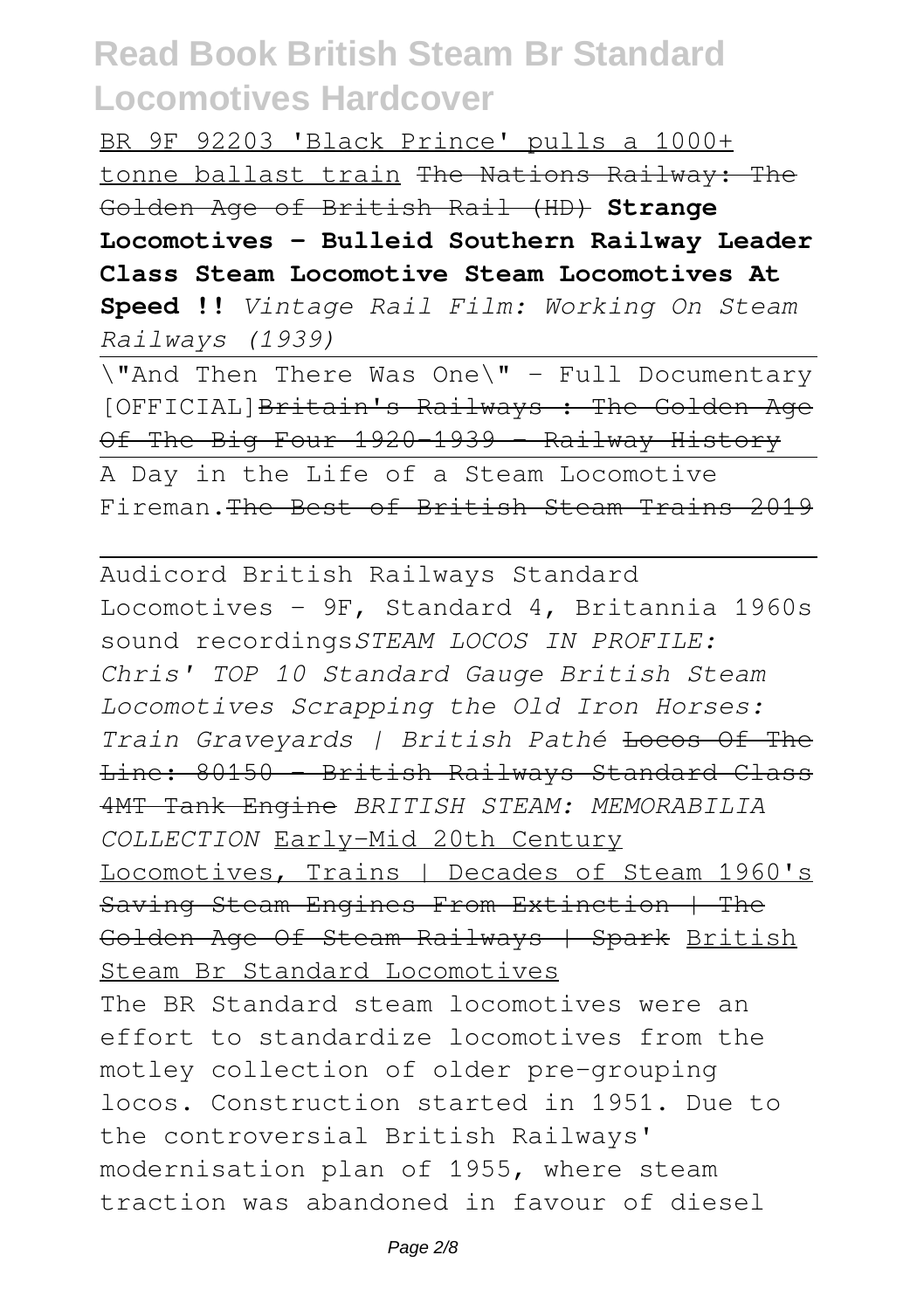and electric traction, many of the locomotives' working lives were very short: between 7 and 17 years. Many have been preserved, mainly due to their having been sent to Barry.

#### BR standard classes - Wikipedia

British Steam - BR Standard Locomotives Hardcover – November 19, 2012 by Fred Kerr (Author) 4.1 out of 5 stars 52 ratings. See all 4 formats and editions Hide other formats and editions. Price New from Used from ...

### British Steam - BR Standard Locomotives: Kerr, Fred ...

The steam locomotives of British Railways were used by British Railways over the period 1948–1968. The vast majority of these were inherited from its four constituent companies, the "Big Four". In addition, BR built 2,537 steam locomotives in the period 1948–1960, 1,538 to pre-nationalisation designs and 999 to its own standard designs. These locomotives had short working lives, some as little as five years, because of the decision to end the use of steam traction by 1968, against a ...

## Steam locomotives of British Railways - Wikipedia

British Steam: BR Standard Locomotives - Kindle edition by Kerr, Fred. Download it once and read it on your Kindle device, PC, phones or tablets. Use features like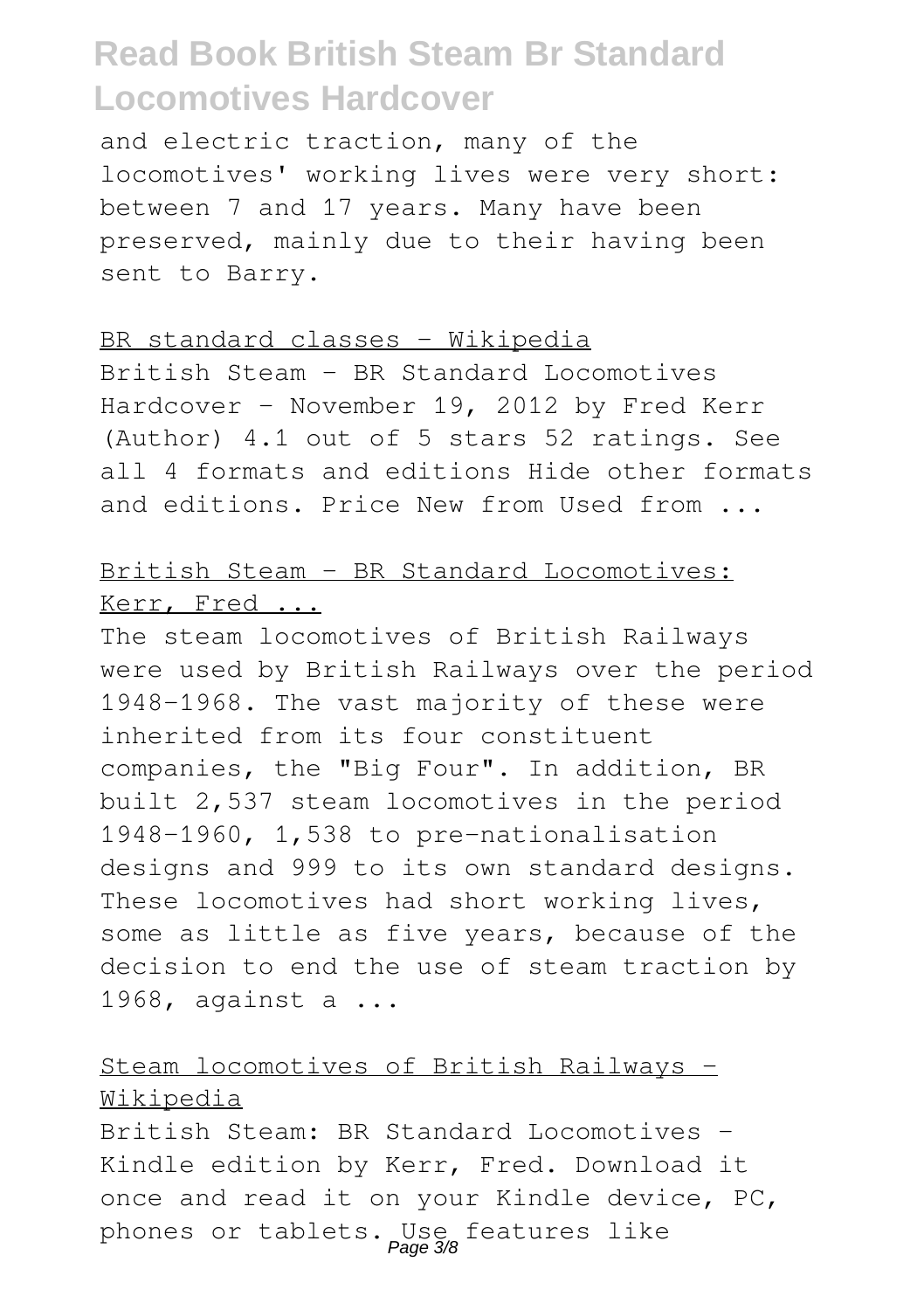bookmarks, note taking and highlighting while reading British Steam: BR Standard Locomotives.

### British Steam: BR Standard Locomotives, Kerr, Fred, eBook ...

The Standard class 6, otherwise known as the Clan Class, was a class of 4-6-2 Pacific tender steam locomotive designed by Robert Riddles for use by British Railways. Ten locomotives were constructed between 1951 and 1952, with a further 15 planned for construction. However, due to acute steel shortages in Britain, the order was continually postponed until it was finally cancelled on the publication of the 1955 Modernisation Plan for the re-equipment of British Railways. The Clan Class was based

### BR Standard Class 6 - Wikipedia

Back to Locomotives British Railways locomotive designs post 1948 7P6F 70000-70054 4-6-2 BR Standard Britannia 70000 Britannia70013 Oliver Cromwell 8P 71000 Duke of Gloucester 4-6-2 BR Standard 6P5F 72000-72009 4-6-2 BR Standard Clan 72010 Hengist 5MT 73000-73171 4-6-0 BR Standard Class 5 7305073082 Camelot730967312973156 4MT 75000-75079 4-6-0 BR Standard Class 4 750147502775029750697507875079 ...

BR – Preserved British Steam Locomotives This programme takes a look at some of the 2,500 steam engines built byy British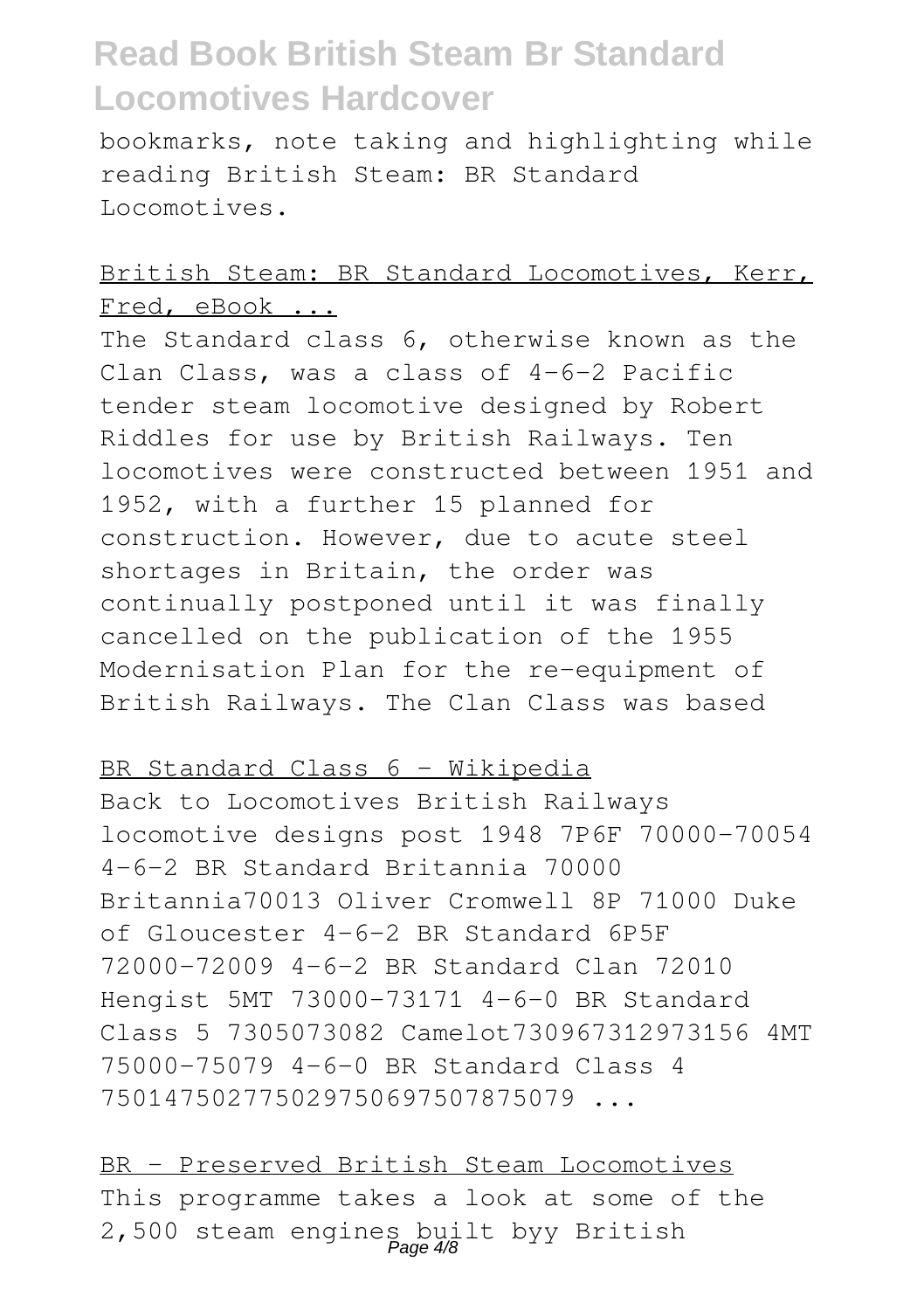Railways between 1948 and 1960, which operated in Britain until the end of s...

## Steam Engines Of British Railways (B.R.) - YouTube

The British Railways BR Standard Class 9F 2-10-0 is a class of steam locomotive designed for British Railways by Robert Riddles. The Class 9F was the last in a series of standardised locomotive classes designed for British Railways during the 1950s, and was intended for use on fast, heavy freight trains over long distances. It was one of the most powerful steam locomotive types ever built for British Railways, and successfully performed its intended duties.

#### BR Standard Class 9F - Wikipedia

73043 at Salisbury in 1963 The British Railways Standard Class 5MT 4-6-0 was one of the 12 standard classes of steam locomotive built by British Railways in the 1950s. It was essentially a development of the LMS Stanier Class 5 4-6-0 ("Black Five"). A total of 172 were built between 1951 and 1957.

#### BR Standard Class 5 - Wikipedia

A 1988 proposal was for a 6-wheeled 800 hp locomotive with a maximum speed of 50 mph, similar in concept to class 14 (1). No prototype was constructed. Type 3 locomotives. Class 38 - Projected classification for new generation of Type 3 freight locomotives in the 1980s. The Class Page 5/8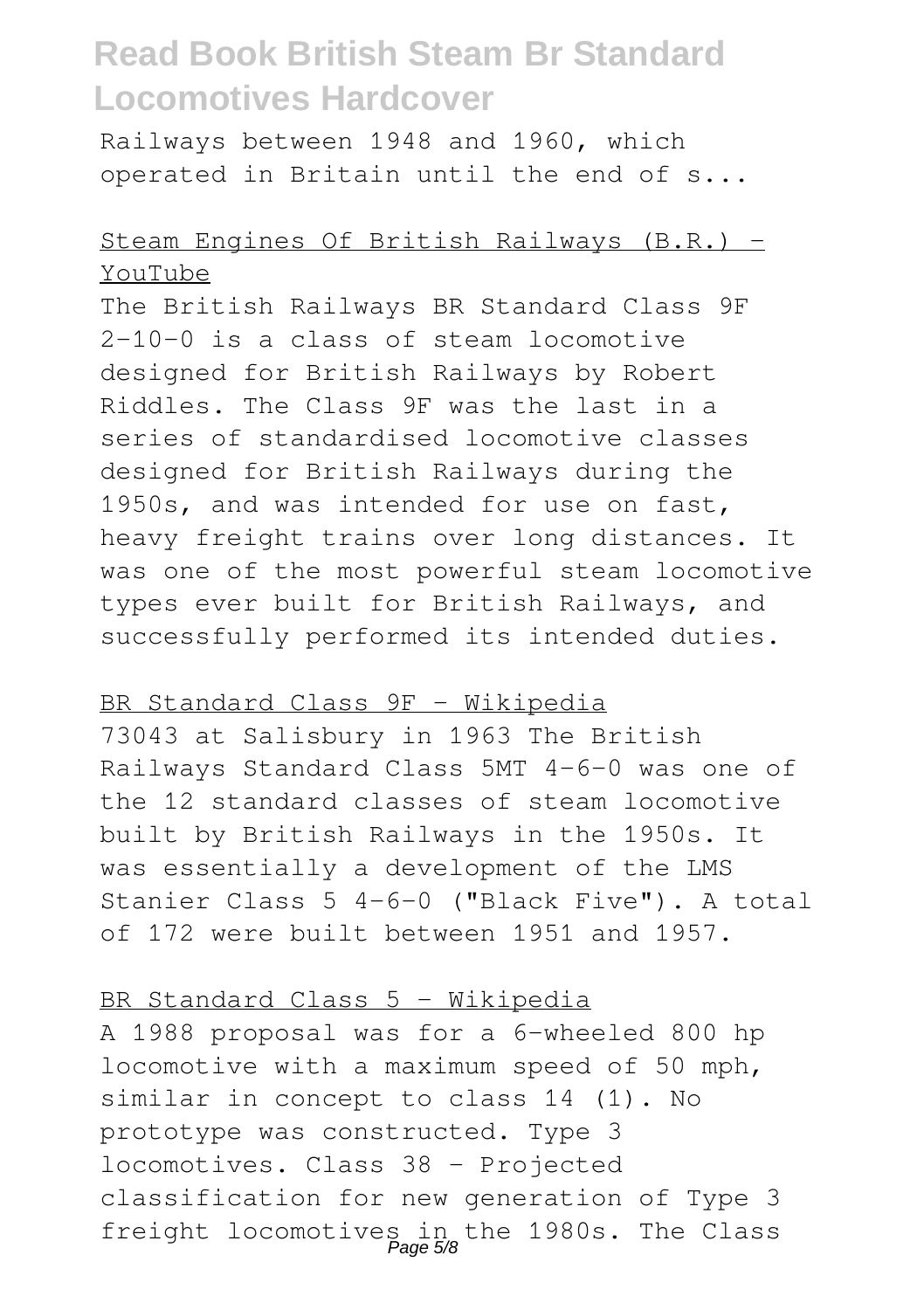38 was dropped in favour of the Class 60. Type 4 locomotives

## List of British Rail unbuilt locomotive classes - Wikipedia

A site dedicated to the standard locomtives built by British Railways and other locomotive built by the designer R A Riddles This covers everything from the Britania's to the 9F's and all the classes in between, also I'm including the War Department 2-8-0's & 2-10-0's as these were also built by Robert Riddles and were the fore runner of the standard classes

### Flickr: The British Railways Standard Steam Locomotives Pool

2MT 78000 – 78064 2-6-0 BR Standard Class 2 These locomotives were designed for light passenger work. Sixty-five engines were built at Darlington and they were the smallest engines in the BR range of standard types. They were similar in design to the 46400 LMS Ivatt class of 1946.

## 78064 2-6-0 BR Standard Class 2 - Preserved British Steam ...

The BR Standard Class 3 2-6-2T was a class of steam locomotive designed by Robert Riddles for British Railways.It was essentially a hybrid design, the chassis being closely based on and sharing a number of parts with the LMS Ivatt Class 4, and having a boiler derived from a GWR No.2 boiler as fitted to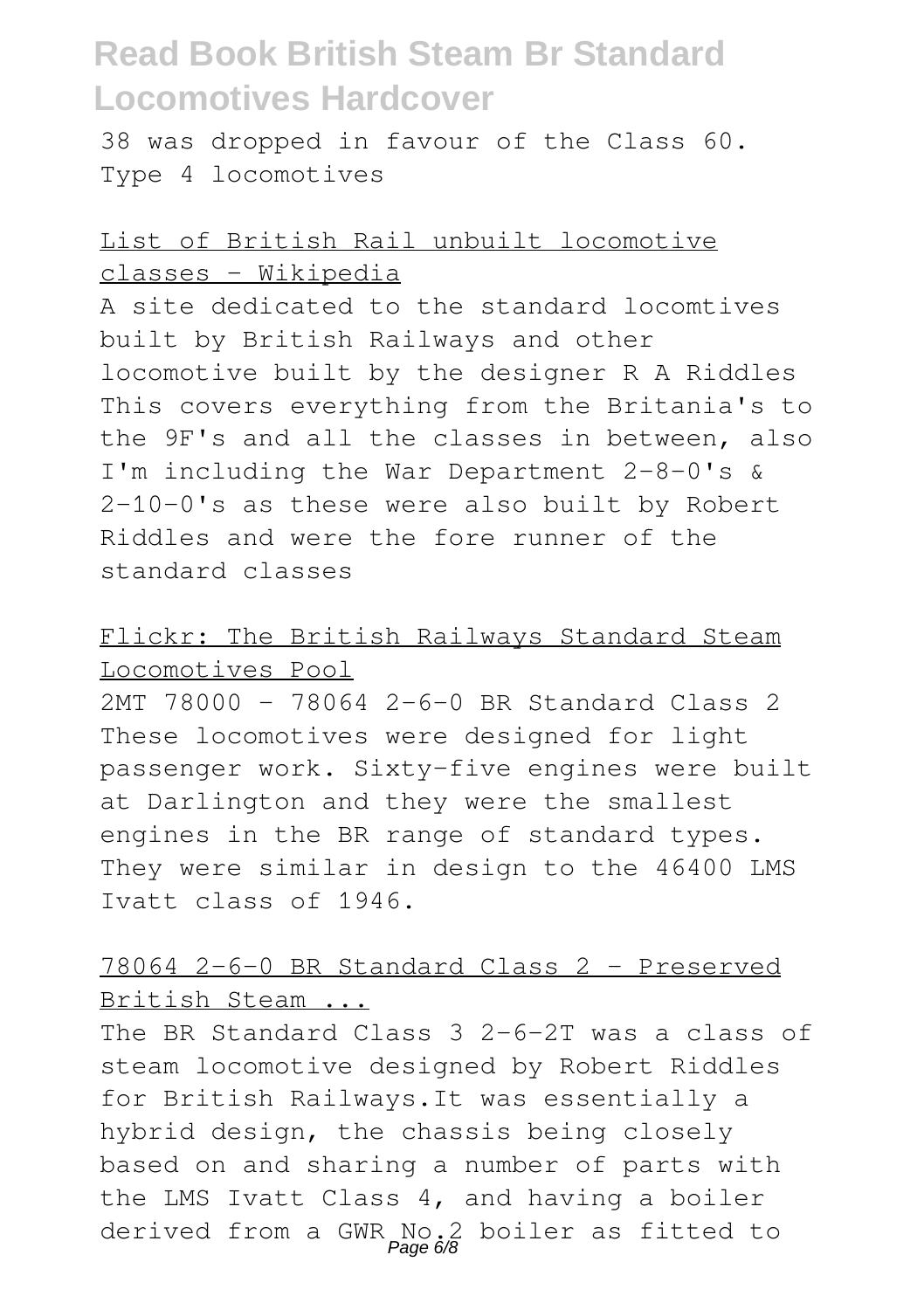the GWR Large Prairie 2-6-2T and 5600 Class 0-6-2T tank engines.

#### BR Standard Class 3 2-6-2T - Wikipedia

5MT 73000 – 73171 4-6-0 BR Standard Class 5 In 1948 locomotive exchanges took place in advance of further locomotive classes being constructed. For mixed traffic locomotives the trials were held on four routes. St Pancaras – Manchester

## 73171 4-6-0 BR Standard Class 5 - Preserved British Steam ...

The BR Standard Class 8 was a class of 4-6-2 Pacific steam locomotive made by Robert Riddles for use by British Railways. Only an example was made. It was named Duke of Gloucester. It was made at Crewe Works in 1954.

## BR Standard Class 8 - Simple English Wikipedia, the free ...

British Steam - BR Standard Locomotives. by Fred Kerr. Write a review. How are ratings calculated? See All Buying Options. Add to Wish List. Search. Sort by. Top reviews. Filter by. All reviewers. All stars. Text, image, video. 62 global ratings | 51 global reviews There was a problem filtering reviews right now. ...

Amazon.com: Customer reviews: British Steam - BR Standard ... Preserved British Rail standard class